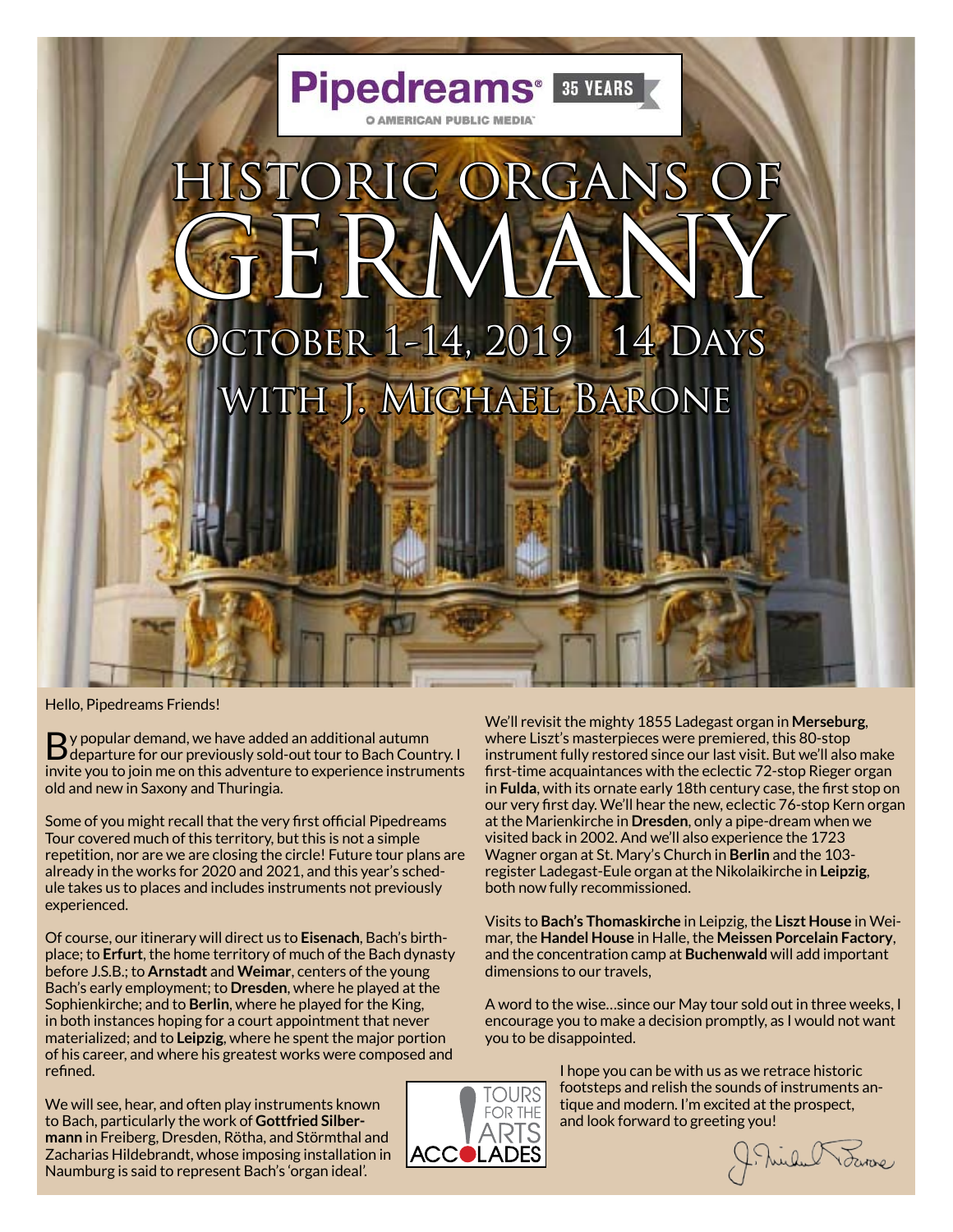# ITINERARY

### **TUE 01 OCT Depart JFK**

Depart JFK at 7:43PM on the overnight flight to Frankfurt via Delta Air Lines. (Meals in-flight)

**WED 02 OCT Arrive Frankfurt/Eisenach** Arrive in Frankfurt at 9:50AM where our professional tour manager, Tim Schmutzler, welcomes us. Transfer to Fulda and enter the breathtaking Cathedral built in Roman Baroque style between 1704-1712; the architect was influenced by St. Peter's Basilica in Rome. The cherished organ case dates to the same era. Rieger Orgelbau completed a restoration in 1996, using some of the pipes from the old Sauer organ. This cathedral is the final resting place of St. Boniface. Travel to Eisenach to visit the Georgenkirche, where members of Johann Sebastian Bach's family played the organ for more than 132 years. Check in at the hotel and gather for a welcome dinner. Hotel Kaiserhof (Meals in-flight, D) www.kaiserhof-eisenach. de

**THU 03 OCT Eisenach/Erfurt** 

We travel around the state of Thuringia today, an area the size of Connecticut with lovely scenery and a cultural legacy that includes the origins of Bauhaus architecture and the musical legacy of the Bach dynasty. Arrive in Erfurt to visit St. Mary's Cathedral, with its high-Gothic choir and Romanesque tower; it replaced the church built on this site for Bishop Boniface in 742. The central tower houses the "Gloriosa", the world's largest medieval free-swinging bell. The church features both a grand organ (1992, III/63) and a choir organ (1963, II/29) by Schuke Orgelbau of Potsdam. Check in at the hotel for dinner and overnight. Victor's Residenz-Hotel Erfurt (B, D) www.victors.de

**FRI 04 OCT Erfurt/Naumburg**  After a visit to the Prederkirche (1978 Schuke) depart for Buchenwald Concentration Camp; from

1937-1945, some 250,000 people were imprisoned here, and the number of victims is estimated at 56,000. Continue to nearby Weimar to visit the Sts. Peter & Paul Church and the Liszt Haus. Arrive in Naumburg for hotel check-in and dinner. This evening visit St. Wenzel's Church; there is no doubt that its Hildebrandt organ is among the most significant creations of late Baroque organ building. J. S. Bach and Gottfried Silbermann examined this instrument in 1746 and it is thought to represent Bach's ideal, as he advised Hildebrandt on the project. Garni-Hotel Stadt Naumburg (B, box-L, D) https://ck-domstadt-hotels.de

### SAT 05 OCT Naumburg/Leipzig

Travel to Halle to visit the Marktkirche (1984 Schuke, III/56; 1664 Reichel, I/6) and the Handel

Haus. This afternoon arrive in Leipzig, city of Bach and books, to attend the Motette at St. Thomas Church, where J. S. Bach was organist for 27 years. Check in at the hotel for dinner. Innside Hotel Leipzig (B, D) www.melia.com/en/hotels/germany/leipzig/innside-leipzig/index.htm

**SUN 06 OCT Leipzig vicinity**

Attend worship at St. Thomas Church at 9:30AM. Following the service there will be an introduction to the Romantic-era instrument by Sauer and an exquisite modern interpretation by Woehl (IV/61) with a sound quality similar to the organs built in Thuringia during the 18th century. This afternoon visit Merseburg's Cathedral of St. Johannes and St. Laurentius with connections to Liszt. At the time Friedrich Ladegast built this organ (1853-55) it was the largest in Germany - its Baroque facade conceals 5687 pipes. The recently restored Ladegast organ remains one of the largest and most imposing Romantic organs in Germany. Dinner this evening will be at Auerbach's Keller restaurant, which dates back to 1525. In Goethe's play "Faust," this is the first place Mephistopheles takes Faust during their travels. Innside Hotel Leipzig (B, D)

**MON 07 OCT Leipzig vicinity** After a final visit to another organ in Leipzig, journey into the countryside for visits in the towns of Rötha, Störmthal and lastly Altenburg. The 15th century castle church houses an instrument by T.H.G. Trost that earned high praise from J.S. Bach for the its technical innovations, quality and sonority. Bach's prized pupil, J. L. Krebs, later held the post here. Innside Hotel Leipzig (B)

**TUE 08 OCT Leipzig/Dresden** Leave Leipzig and visit the Old Church in the town of Coswig (17th century unknown, I/10). Arrive in Dresden for visits to the Kreuzkirche (1963 Jehmlich, IV/76) and Jehmlich Orgelbau. Check in at your hotel for dinner and overnight. Steinberger Hotel de Saxe (B, D) www.steigenberger.com/en/ hotels/all-hotels/germany/dresden/steigenberger-hotel-de-saxe

### WED 09 OCT Dresden Vicinity

Enjoy a day's excursion to Freiberg and discover four of Gottfried Silbermann's organs at St. Jacob's Church, St. Peter's Church and the Cathedral of St. Mary. The well-preserved great organ at the cathedral was the first "big" organ built by the then 27 year-old Silbermann. He ingeniously combined the French-Alsatian and Middle German styles with excellent craftsmanship and astoundingly precise voicing. Steigenberger Hotel de Saxe (B)

**THU 10 OCT Dresden** Explore Dresden today – a city reborn from the ashes of WWII. Visits of particular note include the famed Frauenkirche whose Silbermann organ was

inaugurated on December 1, 1736, in a concert by J.S. Bach. Unfortunately the church and the instrument were destroyed in 1945 and a new eclectic organ was built in 2005 by Kern, though the case recreates the Silbermann original. Another Silbermann instrument of note is in the Hofkirche. This organ's pipes and windchests were removed from the church before the WWII bombing; with a meticulously replicated case, the old components were restored to create an instrument nearly original in its glorious effect. Steigenberger Hotel de Saxe (B)

FRI 11 OCT Dresden/Berlin

Depart for Berlin stopping in Meissen to see the world's first porcelain organ—made by Jehmlich organ builders and the Meissen Porcelain Factory in 2000 (1 manual, 4 registers). Next is Wittenberg where Martin Luther lived for the greater part of his life. According to tradition, he nailed his 95 theses to the door of the Castle Church, thus launching the Protestant Reformation in the 16th century. In this church explore the magnificent 1864 Ladegast organ (restored and enlarged by Eule). Continue to Berlin for hotel check-in, dinner and overnight. Maritim proArte Hotel Berlin (B, D) www.maritim.com/en/hotels/germany/proartehotel-berlin

### SAT 12 OCT Berlin

One of today's visits might include the Medieval Marienkirche where the organ on the west wall is a masterpiece, built in 1721-1722 by Joachim Wagner. The screen was created in 1723 by Gottlieb Glume; the organ was renovated and partially reconstructed in 2002 by Daniel Kern. We have included a mid-range ticket for a concert here in Berlin or elsewhere during the trip. Maritim proArte Hotel Berlin (B)

**SUN 13 OCT** Berlin Perhaps attend worship at the Berlin Cathedral this morning. Its 1905 Sauer instrument is part of the original artistic fittings and fixtures. At its inauguration in 1905, this 4-manual organ of 7269 pipes and 113 registers was considered to be the largest in Germany. This afternoon continue with visits to other locations such as Kaiser Wilhelm Gedächtniskirche (Memorial Church), which represents the horrors of war and the promise of the future. Gather this evening for a farewell dinner. Maritim proArte Hotel Berlin (B, D)

**MON 14 OCT** Return to U.S. Transfer this morning for flight check-in and departure to JFK at 12:45P. (B, Meals in-flight)

> *Code: Breakfast, Lunch, Dinner Itinerary subject to change.*

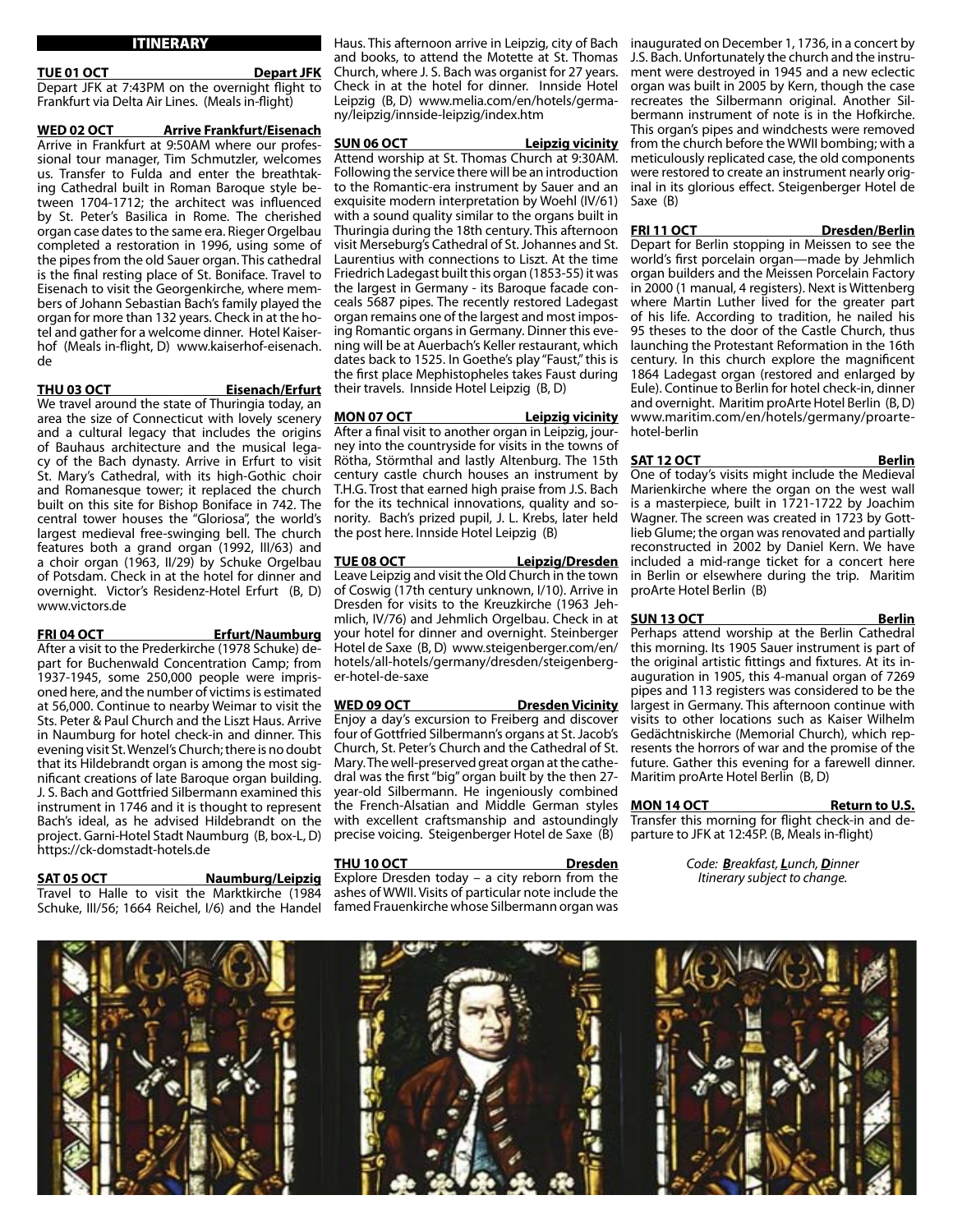# TOUR CONDITIONS

**PAYMENT SCHEDULE**: Your reservation and deposit of \$750 per person are requested immediately to fulfill the group deadline requirements. Note that space is limited and reservations are taken on a first come, first served basis. Final payment is due July 22, 2019. For credit card payment APM accepts Visa, MasterCard, Discover or American Express. **IMPORTANT: Credit card payments cannot be accepted via email.**

**REFUND POLICY**: All cancellations must be in writing. There is no refund for partial or unused land arrangements. Airline tickets will be issued well in advance prior to departure and may be nonrefundable. The following penalties will apply: Up to May 21, 2019 - \$100 per person administrative fee plus any unrecoverable deposits; May 22 – September 16, 2019 – Deposit plus any unrecoverable payments to hotels, tour operators or airlines; September 17, 2019 or after– No refund.

**CHANGES TO GROUP FLIGHTS**: The group airfare contract for this tour may not allow travelers to make any date or itinerary changes. If you are considering other dates or cities, please submit your request in writing well in advance to secure the best rates and schedule, but no later than May 22, 2019. A minimum fee of \$100 per person will apply for changes to group flights in addition to a possible airfare increase.

**LATE BOOKINGS**: Passengers registering within thirty days of tour departure will be charged a \$50 per person fee. Tour payment in full is required before we can request and confirm space. This fee does not cover any additional ground service charges.

# WHAT'S INCLUDED? **The COST SUMMARY**

- 5 **AIRFARE**: Round-trip economy class airfare from JFK via Delta Airlines or other ARC/IATA approved scheduled carrier.
- 5 **ACCOMMODATION**: Twelve nights accommodation in first class hotels (one night in superior tourist class), double occupancy, with private facilities. Hotels as listed or similar. Free wi-fi provided (not available in Naumburg).
- 5 **MEALS**: Breakfast daily, one box lunch and eight dinners as outlined in the itinerary; wine included with farewell dinner.
- 5 **GROUND TRANSPORT**: Transfers and transportation by deluxe motorcoach.
- 5 **SIGHTSEEING/PROGRAMMING**: Extensive organ-related programming throughout; honoraria and entrance fees included. Medium-range ticket for one concert.
- 5 **PORTERAGE**: Luggage handling of one piece per person.
- 5 **PROFESSIONAL GUIDE**: A professional tour manager/guide throughout.
- $\boxtimes$  **GRATUITIES**: Gratuities to drivers and quide (for your convenience, \$131 per person has been included).
- 5 **TAXES**: Airport/foreign departure taxes (currently \$487 per person).
- 5 **ALL THE INFO YOU NEED**: Comprehensive documentation including travel accessory, bag tags, name badges, flight and land itineraries, destination literature, customs information, travel tips and more.

|                                                   | <b>From JFK</b> |
|---------------------------------------------------|-----------------|
|                                                   |                 |
|                                                   |                 |
| Costs per person based on double occupancy in USD |                 |

\$ 5725

# **Optional Individual Supplement**

Single Room......................................................................... \$745 In addition to base tour cost. Limited availability and smaller room size than doubles. Accolades can assist in finding roommates; however, this cannot be guaranteed

**Costs:** The tour cost is per person based on current airfare from JFK (other cities available), double occupancy, tariffs and currency valuations as of March 2019, a minimum of 25 travelers, and subject to confirmation. While we will do everything possible to maintain the listed price and/or itinerary, they are subject to change due to circumstances beyond our control. Single room supplements may have limited availability and are on a request basis only. *Not all bookings have been made and all space/rates are subject to availability at time of booking.*

### **Items Not Included**

- Fuel surcharges and/or tax increases levied since the pricing of this tour.
- Beverages other than coffee/tea at breakfast.
- Any meal or sightseeing item not listed in the itinerary.
- Items of a personal nature.
- Optional travel protection: trip cancellation/interruption, baggage delay/loss, emergency accident and sickness medical expense, and emergency evacuation/repatriation. Please refer to the Travel Protection section.
- Passport fees. A passport valid six months beyond date of reentry to the U.S. is required.
- No entry visa is required for U.S. citizens; non-U.S. citizens may require an entry visa.

|                                                                                                                                                                                                                                                                                                                                                                                                                                                                                                                                                                                                                         |                        |                                                                                                                                         | RESERVATION APPLICATION • PHOTOCOPY, CLIP AND MAIL OR FAX - DO NOT EMAIL                                                                                                                                                                             | Pipedreams: Germany · October 1-14, 2019 · (G#191011) · Nicole Greenly · American Public Media · 480 Cedar Street, St. Paul, MN 55101 |
|-------------------------------------------------------------------------------------------------------------------------------------------------------------------------------------------------------------------------------------------------------------------------------------------------------------------------------------------------------------------------------------------------------------------------------------------------------------------------------------------------------------------------------------------------------------------------------------------------------------------------|------------------------|-----------------------------------------------------------------------------------------------------------------------------------------|------------------------------------------------------------------------------------------------------------------------------------------------------------------------------------------------------------------------------------------------------|---------------------------------------------------------------------------------------------------------------------------------------|
| (Name as it appears on passport)                                                                                                                                                                                                                                                                                                                                                                                                                                                                                                                                                                                        |                        |                                                                                                                                         |                                                                                                                                                                                                                                                      |                                                                                                                                       |
|                                                                                                                                                                                                                                                                                                                                                                                                                                                                                                                                                                                                                         | Middle Name            | Last Name                                                                                                                               |                                                                                                                                                                                                                                                      | Male Female Date of Birth<br>Month/Day/Year                                                                                           |
| 2. $\frac{1}{2}$                                                                                                                                                                                                                                                                                                                                                                                                                                                                                                                                                                                                        | First Name Middle Name | Last Name                                                                                                                               |                                                                                                                                                                                                                                                      | $\Box$ Male $\Box$ Female Date of Birth<br>Month/Dav/Year                                                                             |
|                                                                                                                                                                                                                                                                                                                                                                                                                                                                                                                                                                                                                         |                        |                                                                                                                                         |                                                                                                                                                                                                                                                      |                                                                                                                                       |
|                                                                                                                                                                                                                                                                                                                                                                                                                                                                                                                                                                                                                         |                        |                                                                                                                                         |                                                                                                                                                                                                                                                      |                                                                                                                                       |
| $\Box$ I/We will take the group flights from JFK.<br>$\Box$ I/We will need assistance with flight arrangements from<br>airport to join the group.                                                                                                                                                                                                                                                                                                                                                                                                                                                                       |                        | deposit option:                                                                                                                         | (Please choose one)                                                                                                                                                                                                                                  | $\Box$ Check<br>$\Box$ Charge my deposit(s) to                                                                                        |
| Call for Land-only rate                                                                                                                                                                                                                                                                                                                                                                                                                                                                                                                                                                                                 |                        | for the tour, in <b>double occupancy</b> .<br>for the tour, in single occupancy.<br>be purchased later without the pre-existing waiver. | \$______________________ \$1080 per person inclusive of travel protection<br>\$1070 per person inclusive of travel protection<br>\$750 per person (single or double occupancy)<br>without travel protection. I/We decline now, but understand it can | Credit Card # 2009 2009<br>Security Code <b>Security</b> Code<br>Name as it appears on credit card:                                   |
|                                                                                                                                                                                                                                                                                                                                                                                                                                                                                                                                                                                                                         |                        |                                                                                                                                         |                                                                                                                                                                                                                                                      | <b>VISA</b>                                                                                                                           |
| $\Box$ I/We will make all of my own flight arrangements.<br>This tour requires<br>considerable<br>walking. Please check<br>with your tour leader if<br>you have any questions.<br>Please make checks payable to American Public Media.<br>I/We have read and understand the conditions of this brochure. Parent or quardian signature is required for travelers under age 18.<br><b>Signature Signature <i>Contract Contract Contract Contract Contract Contract Contract Contract Contract Contract Contract Contract Contract Contract Contract Contract Contract Contract Contract Contract Contract Contrac</i></b> |                        |                                                                                                                                         | Date and the state of the state of the state of the state of the state of the state of the state of the state                                                                                                                                        |                                                                                                                                       |